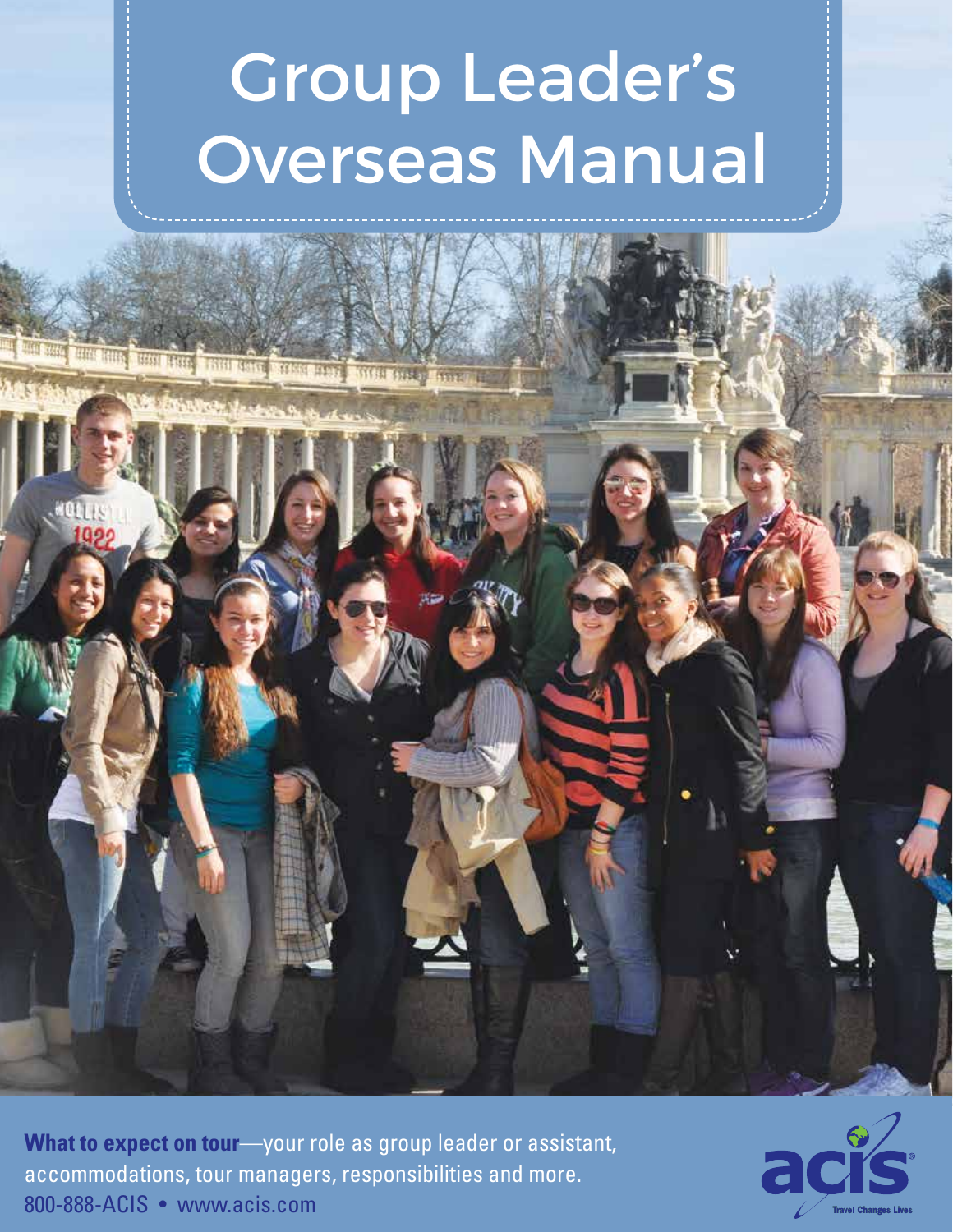### Table of Contents

| YOUR ROLE AS GROUP LEADER OR ASSISTANT<br>Setting the Tone<br><b>Working Together with Other Groups</b><br><b>Discipline</b><br><b>Exchange Plus and Homestays</b><br><b>Assistant Group Leaders</b><br><b>Rules for Group Leaders</b><br>In Case of Emergency  | 2  |
|-----------------------------------------------------------------------------------------------------------------------------------------------------------------------------------------------------------------------------------------------------------------|----|
| <b>LAST MINUTE QUESTIONS</b>                                                                                                                                                                                                                                    | 4  |
| <b>Before Leaving</b><br>At the Airport<br><b>On Tour</b>                                                                                                                                                                                                       |    |
| <b>YOUR ACIS TOUR MANAGER</b>                                                                                                                                                                                                                                   | 5  |
| <b>Tour Manager's Role</b><br><b>Discipline</b><br>Accessibility<br><b>Ways to Help Your Tour Manager</b><br><b>Tipping</b><br><b>Tour Manager Issues</b>                                                                                                       |    |
| <b>FLIGHTS</b>                                                                                                                                                                                                                                                  | 7  |
| <b>Airline Tickets</b><br>Leave Plenty of Time<br>Checking In<br><b>Transferring Overseas</b><br><b>In-Flight Services</b><br><b>Supervision During Flights</b><br>Luggage Problems<br><b>Delays or Cancellations</b><br><b>Success Tips</b>                    |    |
| <b>ARRIVAL DAY</b>                                                                                                                                                                                                                                              | 9  |
| <b>Different Arrival Times</b><br><b>Meeting Your Tour Manager</b><br><b>Check-In Time</b><br>Jet Lag<br><b>Hotel Rooming</b><br><b>Arrival Briefing</b><br><b>Mixed Group Etiquette</b><br><b>Same Standard for Students and Adults</b><br><b>Success Tips</b> |    |
| ACCOMMODATIONS                                                                                                                                                                                                                                                  | 10 |

Rooming Meals High-Season Contingencies Hotel Rules Recourse: ACIS Red Card

#### **STUDENT BEHAVIOR GUIDELINES 12**

Behavior Guidelines **Discipline**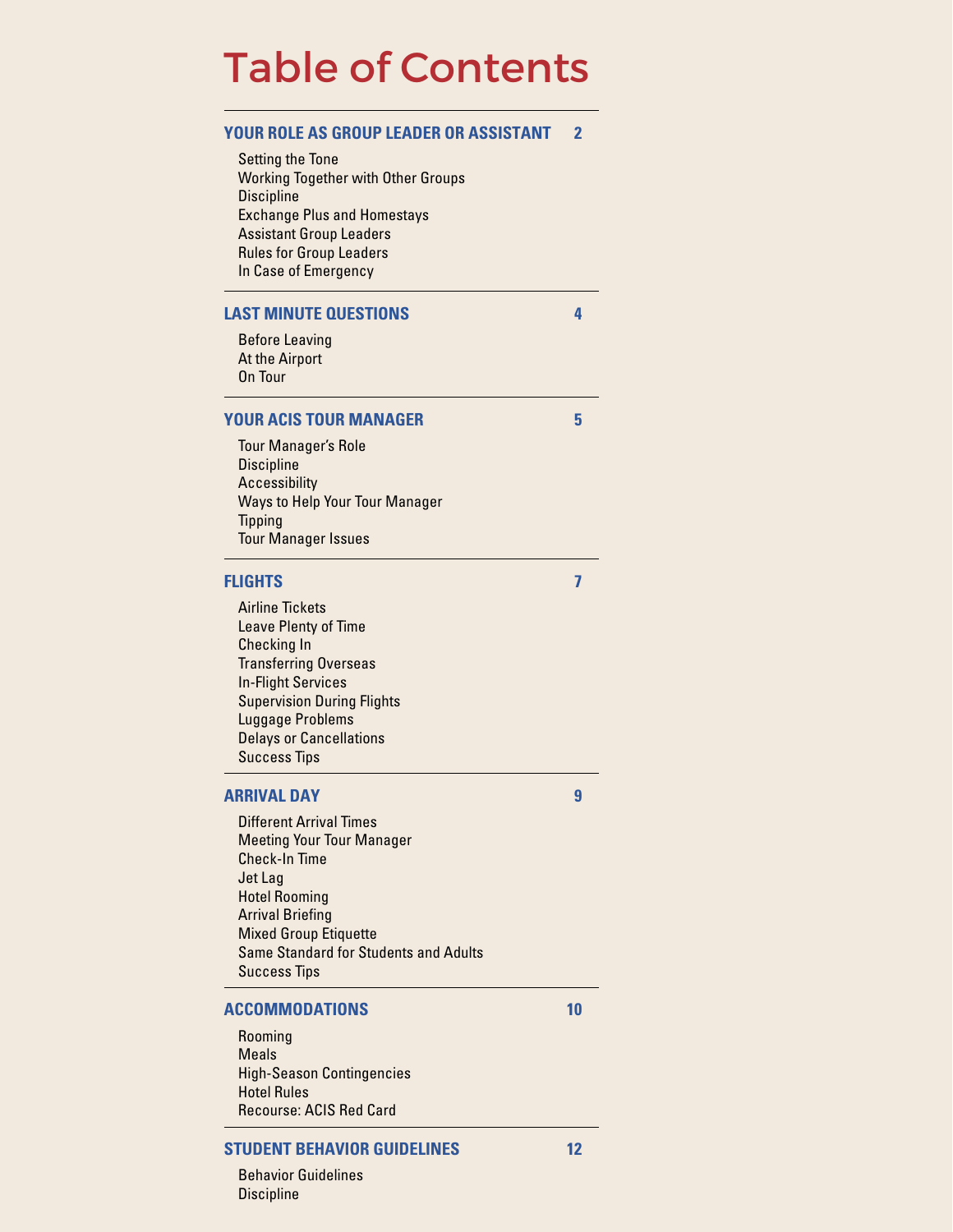

Dear Colleague,

**At ACIS, we believe that travel changes lives.** It's not just a slogan. Each of us has been inspired to greater understanding—of ourselves, of the world, of other people and cultures—through travel.

**The opportunity to leave home and learn about the world first-hand is the most important gift we've ever been given.** That's why we believe that teachers and mentors who give their students this gift are the most important people around.

**We commend you for what you do.** We are continually inspired by your commitment and creativity. For over 35 years we've strived to match your dedication to changing lives through travel with the highest quality educational tours and best group leader rewards you'll find.

**Whether you're an experienced group leader or new to ACIS, you'll soon be enjoying the trip of a lifetime.** Your ACIS Program Consultant is able to provide you detailed information about every aspect of your unique tour. To help you get started, and give you a general sense of the ACIS overseas experience, please review this manual.

**Welcome to ACIS.** We are thrilled to have you with us.

See you out there somewhere,

ৰ্বাৰ্ত্ত-

Peter Jones President

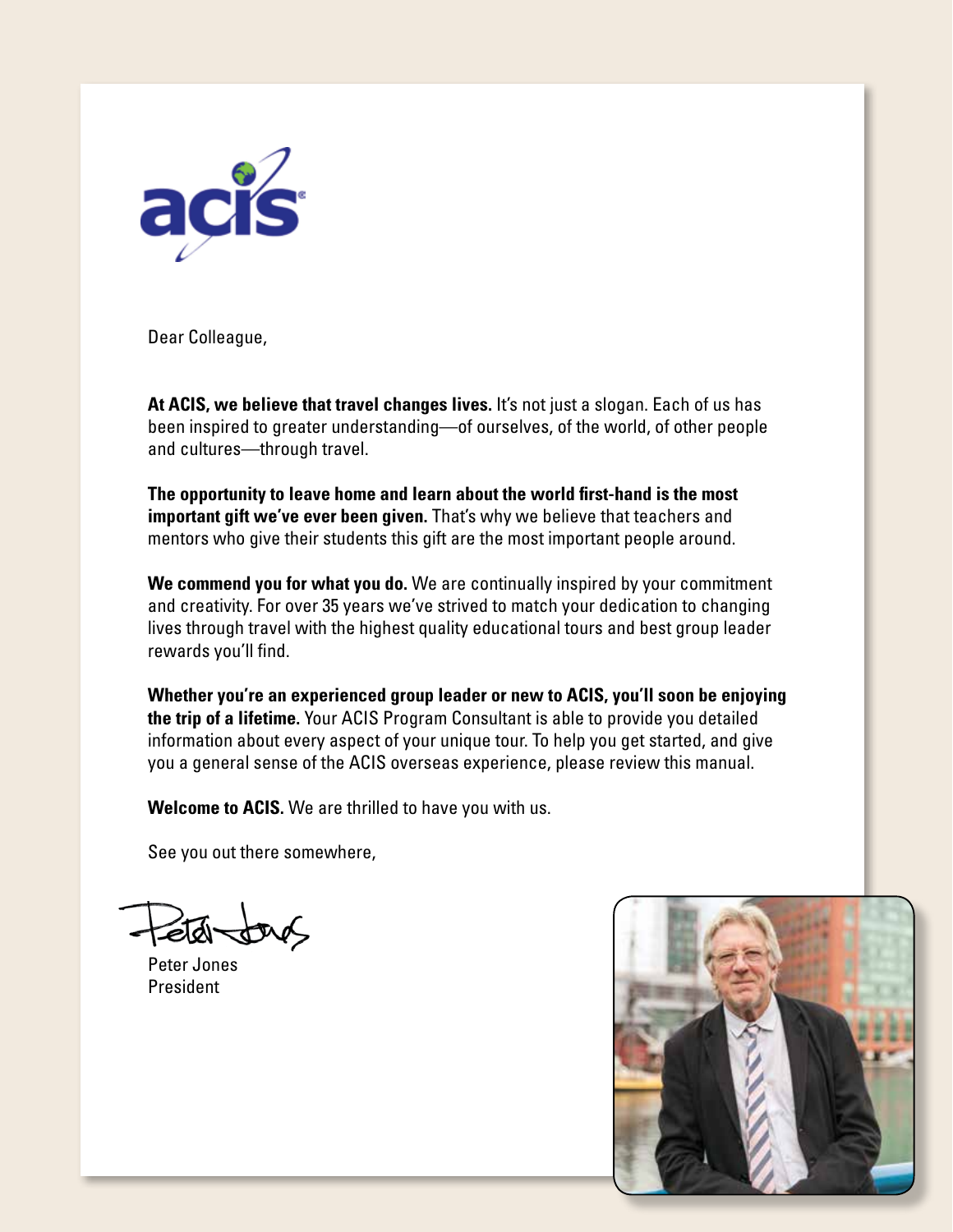

ACIS Group Leaders and Assistants assume basic responsibility for the following:

- Preparing their group for the trip
- Providing supervision, educational leadership and discipline on the trip
- Handling emergency situations

As group leader, you already provide supervision and counseling to your participants, whether they are students, family or adults. These pages designed to assist you in the application of your skills and experience while on tour.

### Your Role as Group Leader or Assistant

#### **SETTING THE TONE**

Our priority is to make your trip a success and to take care of every single detail. Your role is to supervise the conduct and oversee the well-being of the participants entrusted to you and to set the tone for the group. That means giving your participants daily cues on how to react to their new environment and learn from it. When participants return home, their impression of the trip will be a mirror image of your own.

For example, although frustrating experiences sometimes occur when traveling, they need not prevent your group members from having the time of their lives. If there are delays caused by traffic conditions or long lines, your task as "morale officer" will be to help the group rise above the situation. By putting a positive spin on things and meeting frustration with humor, you can turn minor delays and mishaps into experiences that your participants will joke about for years to come.

#### **WORKING TOGETHER WITH OTHER GROUPS**

It is possible that you will be on a bus with other groups from the U.S. and that your participants will be sharing a room with passengers from the other groups. It is important that you meet with the

other group leaders and your tour manager on the day you arrive. Later, we describe arrival-day activities and the important Arrival Briefing that your tour manager holds on this day. We strongly suggest that group leaders get together for a Preliminary Group Leader Meeting before the group Arrival Briefing.

The purpose of the Preliminary Group Leader Meeting is for group leaders to get to know each other and to make sure that everyone has a common understanding of the rules and the means of enforcement. See the ACIS Student Behavior Guidelines on page 12.

If occasions arise where you disagree with another group leader's interpretation of the rules, it is important not to interfere with that group leader's relationship with his or her group. This could create ill feelings and affect the whole trip.

Spare yourself future tensions by working out a "bus etiquette" with the other group leaders in advance. Try rotating seats rather than having group leaders take the front seats everyday.

The rules listed in the Student Behavior Guidelines (see page 12) are the

minimum ACIS requirements for group travel. You might be traveling with other groups who wish to enforce additional rules for their participants. It is important that you and the other group leaders discuss and respect those rules so that everyone on the bus is aware and understands all of the rules that are in effect.

#### **DISCIPLINE**

Please note that you are the disciplinarian for your participants. Discipline is not the tour manager's job. He or she will report any infractions to you and, of course, will intervene in an emergency situation. But as the group leader, you are the one directly responsible for your group.

The crucial elements of discipline are:

**Enforcing the curfew.** We recommend that you check all the hotel rooms immediately after curfew.

**Knowing participants' whereabouts.**

During free time, you should know where your participants are and when they will return. Students must always stay in groups of three or four when they're on their own.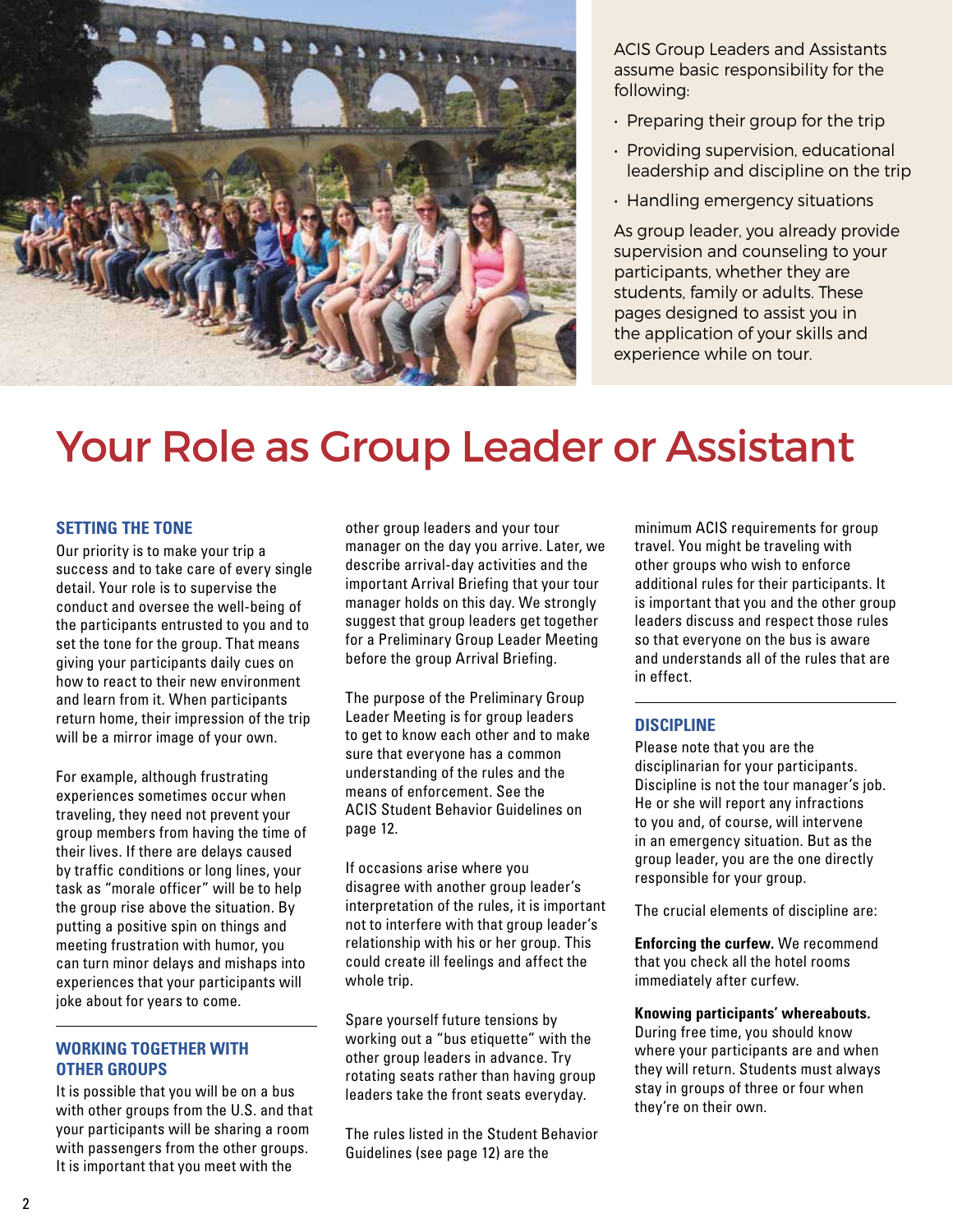#### **Enforcing appropriate behavior in hotels.**

Participants should not interfere with the experiences of other hotel guests.

**Enforcing punctuality and maintaining schedules.**

**Maintaining attentiveness.** Participants should not talk, sleep or use headphones during commentary or announcements.

**Taking precautions.** Remind your participants to carry a copy of their hotel list at all times in case they get separated from the group.

**Monitoring hotel rooms, especially on check-out day.** This way, you can spot any room damage or any belongings left behind.

**Keeping participants together.** You might take a combined group on an evening walking tour in exchange for the other group leader taking a combined group to an art gallery.

#### **EXCHANGE PLUS AND HOMESTAYS**

On an Exchange Plus tour or homestay tour, your group is divided up among a number of international host families. You have the same group leader responsibilities on Exchange Plus and homestay tours as you do on hotel stays and you remain responsible for participant discipline. A separate information sheet will be provided to you for Exchange Plus tours and homestays. Here are a few basic guidelines and tips: **Introduce yourself** to each host family and tell them how they can reach you.

**Visit your participants frequently** at their hosts' homes.

**Monitor your participants' attendance** at classes every day.

Be prepared to **arrange afternoon and evening activities** three or four times a week.

You are required to **remain in residence** during the homestay. Participants cannot under any circumstances be left without daily supervision.

Since no ACIS Tour Manager will be present, you may obtain assistance from the nearest ACIS office or from ACIS in the U.S. If necessary, use the 24-hour emergency number.

#### **ASSISTANT GROUP LEADERS**

The role of an assistant varies by group, but usually involves supporting the group leader before and during the tour. In the rare event that the group leader is temporarily unable to lead the group, the assistant should be ready to assume group leader responsibilities and should be familiar with the information contained in this manual.

#### **RULES FOR GROUP LEADERS**

ACIS must have standard procedures in the unlikely event that a group leader neglects his or her duties. Although

such events are extremely rare, this manual would not be complete without a brief reference to such a possibility. In less serious cases, the tour manager will seek to rectify the matter on the spot. In a more serious case in which the safety or well-being of the group may be jeopardized, the tour manager will contact the nearest ACIS office. A serious infraction could result in a group leader's temporary suspension from the group or being removed from the trip and returned to the U.S. at his or her expense.

#### **IN CASE OF EMERGENCY**

You and the tour manager are primarily responsible for resolving emergencies involving any of your participants. Your tour manager has access to 24/7 support, but please remember that the tour manager has responsibility for the whole bus. If you have any problems before you meet your tour manager, including flight delays, it is your responsibility to call the ACIS Emergency Number.

In unusual cases involving a medical emergency or lost passport, after discussing the matter with your tour manager, you may have to stay behind with a participant. Your assistant group leader or another adult can take over the supervision of the group. Under no circumstances should a minor be left without adult supervision.

### **Emergency Contact Numbers INCASE OF A SECONDED ASSEMBLE PROPERTY CONTACT A**

| In the USA                         | office hours<br>after hours | 800 888 2247<br>617 450 5678 (collect)                   |
|------------------------------------|-----------------------------|----------------------------------------------------------|
| In France                          | office hours<br>after hours | 00 44 20 7590 7474<br>00 44 7775 796 473                 |
| In the UK                          | office hours<br>after hours | 020 7590 7474<br>07775 796 473                           |
| In all other<br>European countries | office hours<br>after hours | 00 44 20 7590 7474<br>00 44 7775 796 473                 |
| In all other<br>countries          | office hours<br>after hours | 001 617 236 2051 (collect)<br>001 617 450 5678 (collect) |

**ACIS office hours are from 10 a.m. - 6 p.m. local time**

### **MEDICAL ILLNESS OR INJURY**

In case of illness or injury call **Travel Assist,** our round-the-clock, 365-day travel assistance provider. Identify yourself as an ACIS participant and provide the Travel Assist ID number, **GLM N04965255.**

| <b>Within the USA</b> | 855-327-1411 |
|-----------------------|--------------|
| From outside          | 312-935-1703 |
| the USA               | (collect)    |

If you are unable to call collect, keep a record of the call and Travel Assist will reimburse you.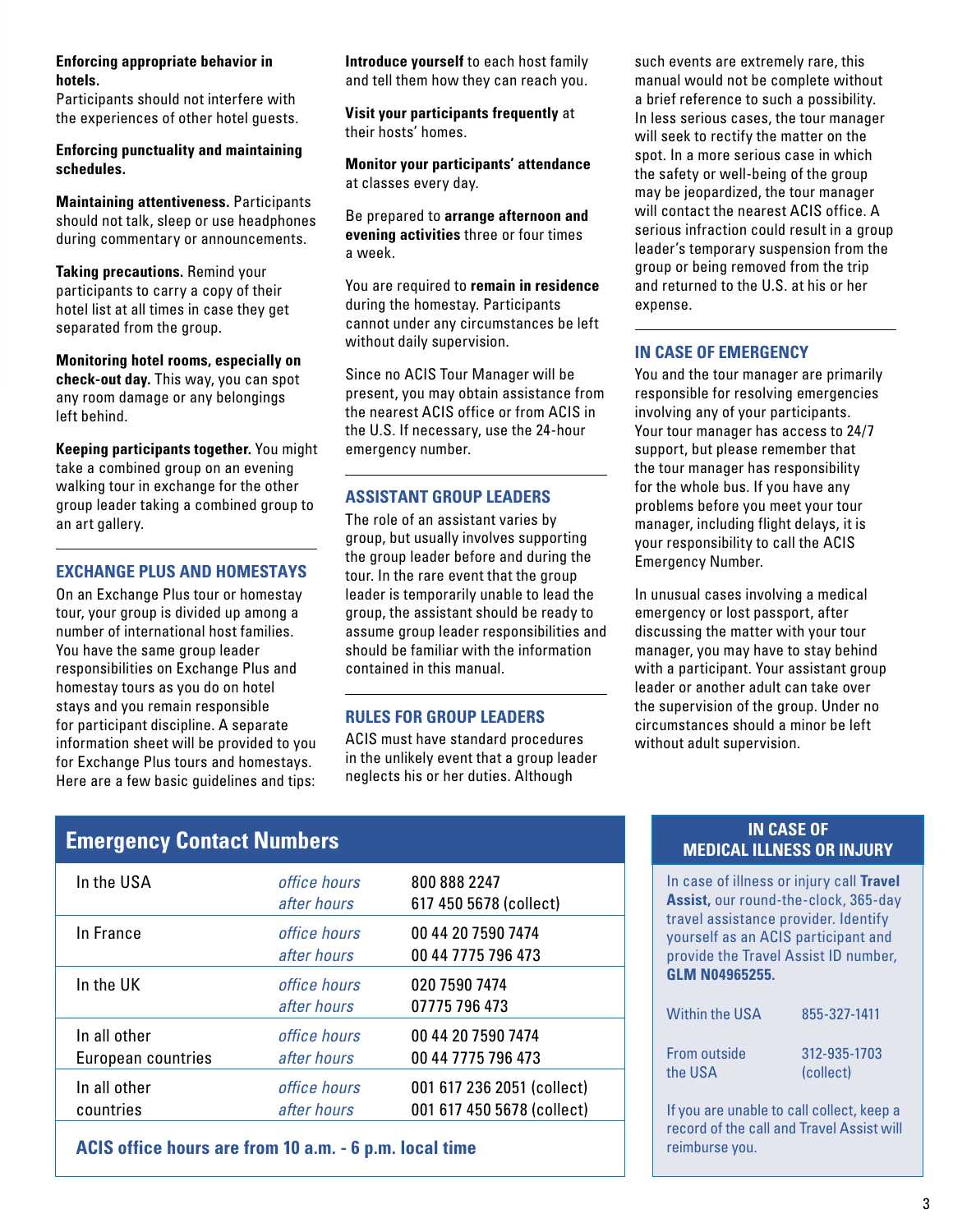## Last Minute Questions

Below are a few unfortunate scenarios that may arise before or during your tour. Never hesitate to call ACIS with any questions you may have. Remember, while on tour your tour manager is your best resource and therefore should be consulted immediately, if possible, in any situations requiring assistance.

#### **BEFORE LEAVING**

#### **Q: What if there is a last-minute participant cancellation?**

A: Email ACIS and send a doctor's note (if applicable) to the ACIS Boston office.

#### **AT THE AIRPORT**

#### **Q: What if our flight has been delayed more than one hour?**

A: Always inform ACIS so that we may notify your tour manager at the arrival city and rearrange your transfer to the hotel as needed.

#### **Q: What if our flight has been cancelled?**

A: Work with the airline to rebook your group and inform ACIS. You are the best advocate for your group to be rebooked since airport agents will work directly with you. Don't leave the airport until you have been rebooked with confirmed seats (if possible) on the next available flight. Once you have been rebooked, please remember to call ACIS with your new flight details so that we can alert your tour manager and rearrange your transfer.

#### **Q: What if we have missed our flight?**

A: Work with the airline to rebook, then call ACIS. You are the best advocate for your group to be rebooked since airport agents will work directly with you. Don't leave the airport until you have been rebooked with confirmed seats (if possible) on the next available flight. Once you have been rebooked, please remember to call ACIS with your new flight details so that we can alert your tour manager and rearrange your transfer.

#### **Q: What if a suitcase is lost or delayed by the airline?**

A: Inform the airline immediately and fill out the proper claim form. If the affected group member has purchased Ultimate or Comprehensive Protection, he or she will enjoy protection coverage after filing a claim with the airline.

#### **ON TOUR**

#### **Q: What if one of my participants becomes ill or injured?**

A: Inform your tour manager, who will help you contact Travel Assist. If you are not with your tour manager, contact Travel Assist, (see page 3), and they will advise you how to find a physician or emergency care.

#### **Q: What if luggage has been lost or delayed while not in the custody of an airline?**

A: Inform your tour manager, who will assist you in contacting local police. You must fill out a police report detailing all items missing. Participants with Ultimate or Comprehensive Protection may file a claim with the insurance company upon returning home. If the luggage is lost by the airline, you must file a claim with them first.

#### **Q: What if a participant loses his or her passport?**

A: Inform your tour manager. If you are not with your tour manager, contact the local U.S. embassy or consulate. If you are unable to do either one of these things, contact Travel Assist.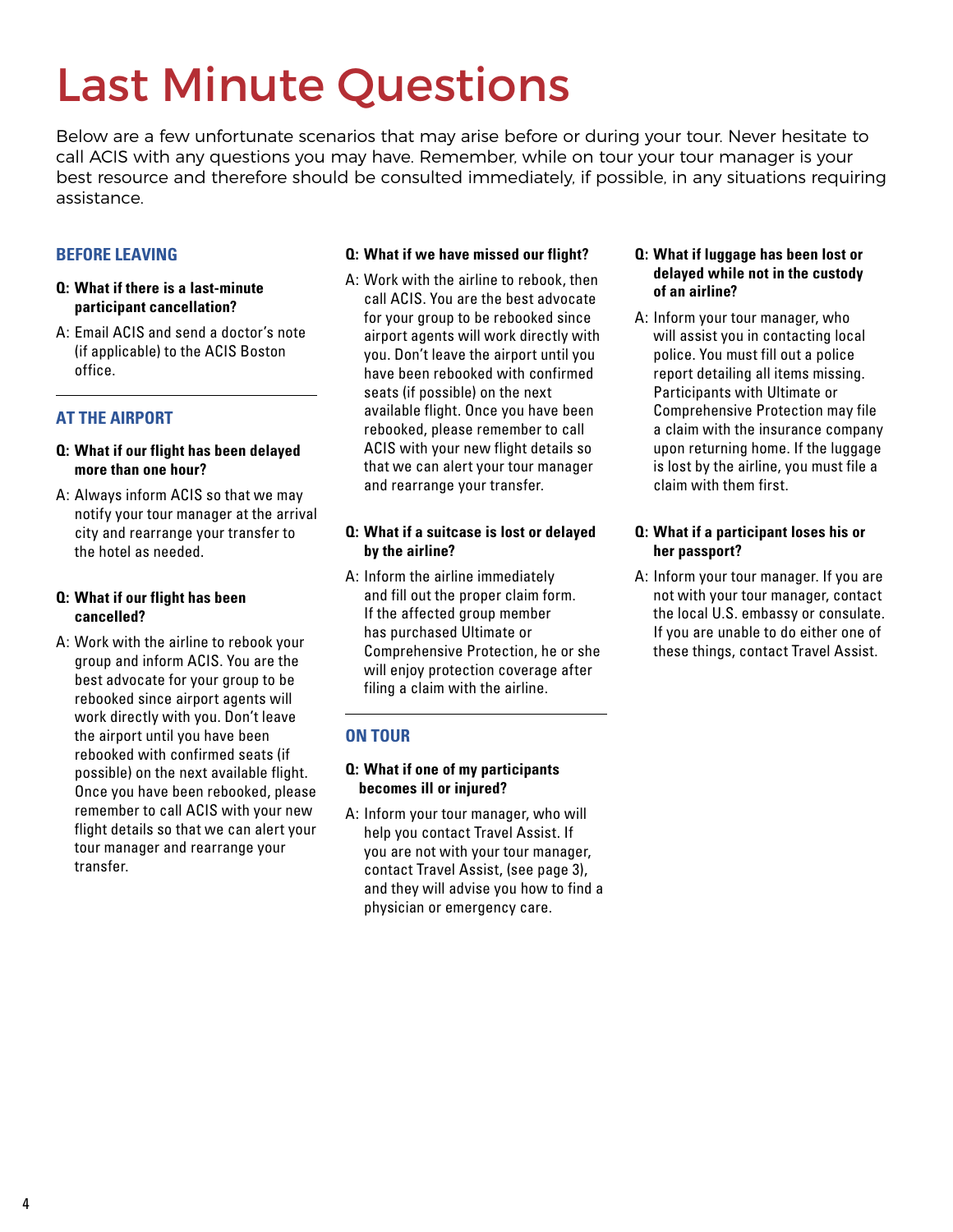

Your ACIS Tour Manager may be the best teaching assistant you'll ever have. Each brings a unique perspective to his or her tour; all share a love of teaching and an irresistible enthusiasm about the regions they'll show you. Highlytrained, multi-lingual guides and educators, tour managers are your students' entry point into foreign life and customs. They serve as an accessible, authoritative source of information, helping students form a basis for exploration.

## Your ACIS Tour Manager

#### **TOUR MANAGER'S ROLE**

One of the keys to success on the trip will be developing a good relationship with your ACIS Tour Manager. The tour manager is responsible for educational road commentary and for all operational needs and requirements, such as airport transfers, hotel check-ins, briefings, ferry tickets and flight confirmations. Most ACIS Tour Managers are energetic multilingual Europeans or nationals. Over the years, we've employed university professors, film directors, journalists, musicians, business professionals and other creative achievers.

#### **DISCIPLINE**

ACIS Tour Managers are specifically instructed not to get involved in disciplinary matters. Discipline is strictly between you and your participants. Obviously, if a tour manager observes behavior that threatens anyone's safety and well-being, he or she will report it at once and will take any necessary emergency action. Similarly, as an ACIS representative, your tour manager will respond to any concern that the hotel expresses about the group's behavior.

#### **ACCESSIBILITY**

In principle, your tour manager is accessible around the clock, especially for any emergency situation.

- Your tour manager will give you and the other group leaders his or her hotel room number and cellular phone number.
- During periods of free time, including evenings, tour managers are available to conduct local walking tours or arrange other optional activities at the group's request. If you have more than one group on your bus, please remember that the tour manager will need to divide his or her time fairly between groups.
- We suggest that you and the other group leaders work out your choice of walking tours or local optional excursions a day or two in advance, sparing your tour manager from having to referee conflicting preferences among individuals in the group.
- Although your tour manager is always available, he or she carries administrative duties, including preparations for the next day's activities and would appreciate a bit of time during the day to get these done.

#### **WAYS TO HELP YOUR TOUR MANAGER**

• **Punctuality.** See to it that your participants are on time and do not wander off during sightseeing or rest stops. Your own good example will be indispensable. Develop a quick head count system to ensure that your entire group is assembled.

- **Proper Environment.** Help your driver keep the bus clean.
- **Emergencies.** You take the major responsibility in emergencies involving any of your participants, such as a lost passport or an illness. Your tour manager is there to back you up in every way, but the tour manager must maintain his or her responsibility to the overall group. In all circumstances, the participant is responsible for any expenses incurred, including yours—for example, for phone calls or taxi rides to the doctor or to the embassy to replace a lost passport.
- **Staying Behind.** If one of your students gets lost or must stay behind because of illness, you too may be asked to stay behind. Even in such an event, the program must go on. Under no circumstances should a minor be left behind without a group leader. If you have to stay behind, you must delegate your group duties to an assistant group leader or other responsible adult.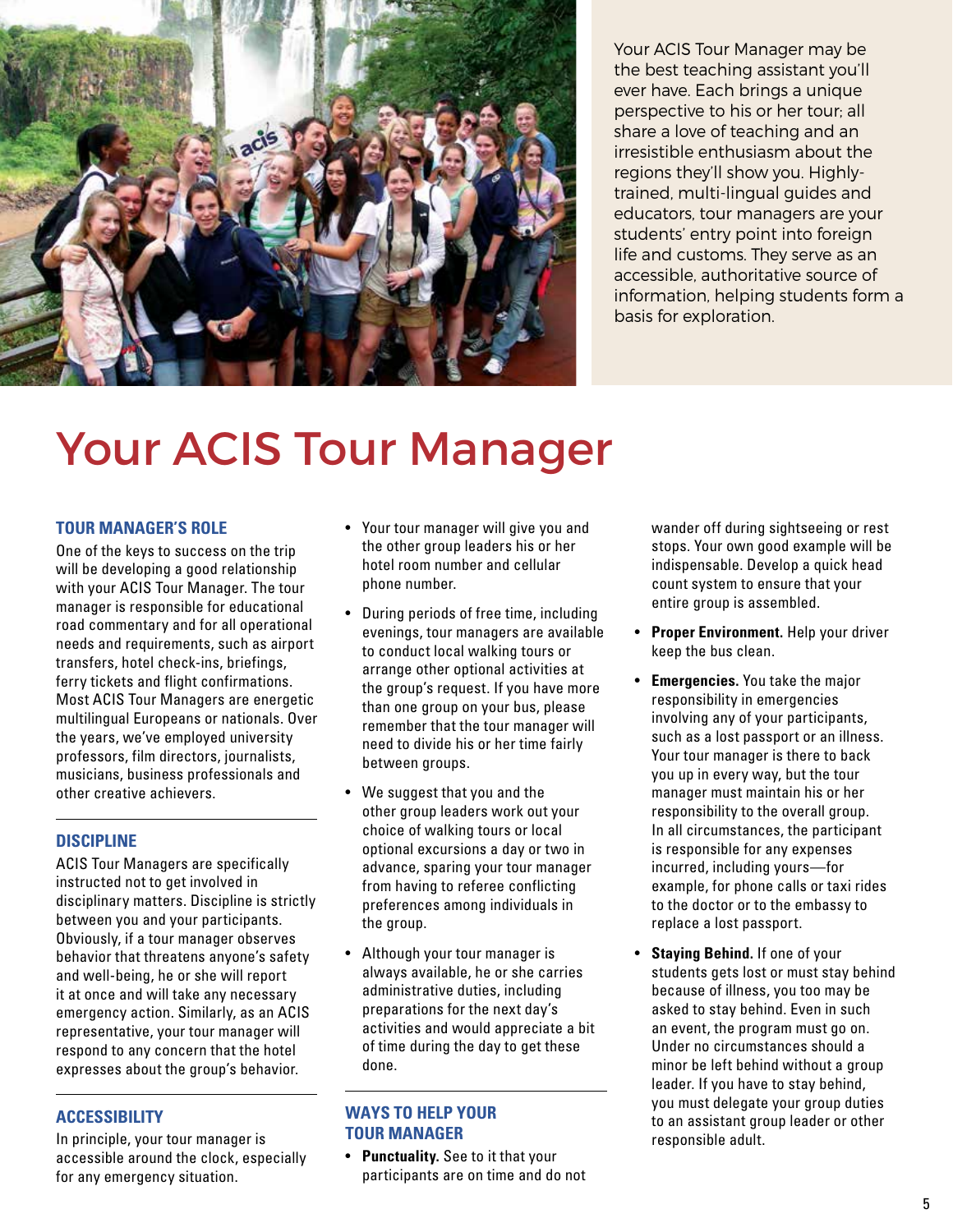

- **Optional Excursions.** It is mandatory that you or an assistant group leader accompany your participants on all excursions and activities. You cannot leave such supervision entirely to your tour manager.
- **Enforcing the Curfew.** See that your students observe the midnight curfew and get enough rest. It's demoralizing for the tour manager to give commentary to a busload of sleeping participants.
- **Moral Support.** The tour manager's authority is essential to the success of the trip. Even if the tour manager should make a mistake, don't contradict him or her in front of the group. Do so later in private. Nothing will destroy the morale of the group more quickly than undermining the tour manager's authority.

#### **TIPPING**

It is customary to tip the tour manager and touring bus driver for a job well done. The tour manager's tip is an incentive to give an outstanding performance. Group leaders usually collect the tips in advance, since spending money runs low at the end of the trip. Tipping envelopes are in the Departure Package. The customary minimum tipping amounts are:

- \$6 per person (including group leaders and assistants) per day to the tour manager.
- \$4 per person (including group leaders and assistants) per day to the longdistance bus driver.
- On cruise ships, the expected tip is \$12 per person (including group leaders and assistants) per day for the whole crew (given to the Purser). If an ACIS Tour Manager accompanies you on a cruise, he or she should be tipped at the normal daily rate.

#### **TOUR MANAGER ISSUES**

ACIS is proud of its team of tour managers who have distinguished themselves as the most dedicated, caring escorts in the educational travel industry. Nonetheless, they are individuals, and, in very rare cases, a chemistry mismatch with the group might occur. If this happens, you should be honest in discussing the matter directly with your tour manager and your fellow group leaders. If the issue does not resolve, or if it is delicate, please follow the procedure outlined on the ACIS Red Card and call the 24-hour U.S. emergency contact number collect at 617-450-5678. Please don't wait until the trip is over. We want to ensure the best match right away.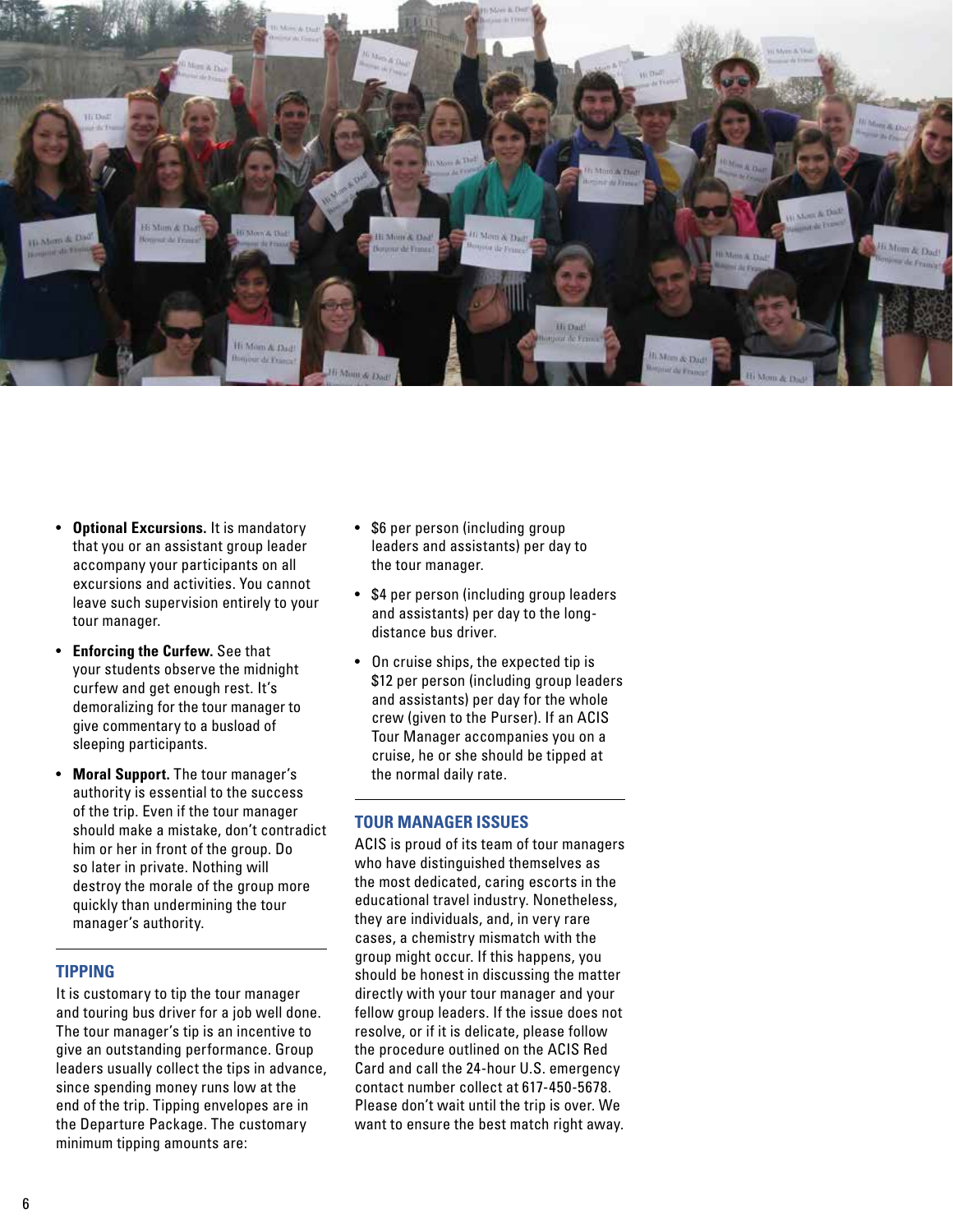

Your ACIS tour officially begins upon boarding your departure flight. For some, this will be their first time on a plane, for others it will be old hat, but for all of your tour participants the start of your ACIS journey will be a time of excitement and wonder.

## **Flights**

#### **AIRLINE TICKETS**

The air ticket is the single most expensive component of your trip. As soon as you receive your group's e-ticket information, we strongly recommend that you photocopy it along with your participants' passports. **Keep the group's e-ticket numbers and flight details in a safe place and bring the photocopies with you on tour.** Should an unlikely issue with one of your e-tickets arise, you will need a record of the ticket number and other pieces of information found on the photocopies. We will send e-tickets directly to travelers departing from a different US gateway than you. E-tickets are not included for travelers who have made their own flight arrangements.

#### **LEAVE PLENTY OF TIME**

ACIS offers a large number of regional departures. This means that some groups must change planes either in the U.S. or overseas, particularly during the peak spring and summer seasons. Timing, therefore, is critical. Discuss your connection times with your tour consultant upon receipt of your flight itinerary, and keep your group moving between connections.

#### **CHECKING IN**

**Remember to pack lightly, please!** One medium size suitcase and a personal item is the maximum participants should pack. We recommend bringing carry-on luggage only. Sample packing lists can be found at www.acis.com/ studentsparents/pack.

**Luggage.** If possible, have your group check its luggage through to the final destination. Be sure that luggage tags are visible on all pieces of luggage. To verify the bags have been checked to your final destination, check the baggage tag for the correct airport. If bags are not able to be checked through you will need to claim them and re-check them at the next airport. We recommend that you keep the luggage claim checks for your group members. Some airlines also require a label with the address of the first hotel. Remember, different airlines and other forms of transportation have different luggage restrictions, and recently airlines have become even stricter with the luggage fees that they are charging passengers, so check with your specific carrier or tour consultant.

**Overbooking.** During peak travel periods, airlines sometimes overbook their flights and ask for volunteers who might be

willing to give up their seat in exchange for a later flight and some form of compensation. Under no circumstances should you volunteer any of your seats. If you do, you will be responsible for participants catching up with the tour.

**Seating.** ACIS always requests that the airlines seat each group together, but this cannot be guaranteed. ACIS is not able to accommodate pre-departure seat requests from individuals.

#### **TRANSFERRING OVERSEAS**

If you are changing planes overseas for example, in London to board a flight for Rome—do not go through customs. Go to the transit passengers' desk or ask the airline personnel for help. ACIS staff members are not allowed through customs and therefore will not be there to assist you.

If your onward flight is delayed or cancelled, immediately phone the ACIS Emergency Number. See page 3.

#### **IN-FLIGHT SERVICES**

ACIS can not guarantee specific flight time requests. Most non-stop flights to Europe depart in the early evening, although some west coast departures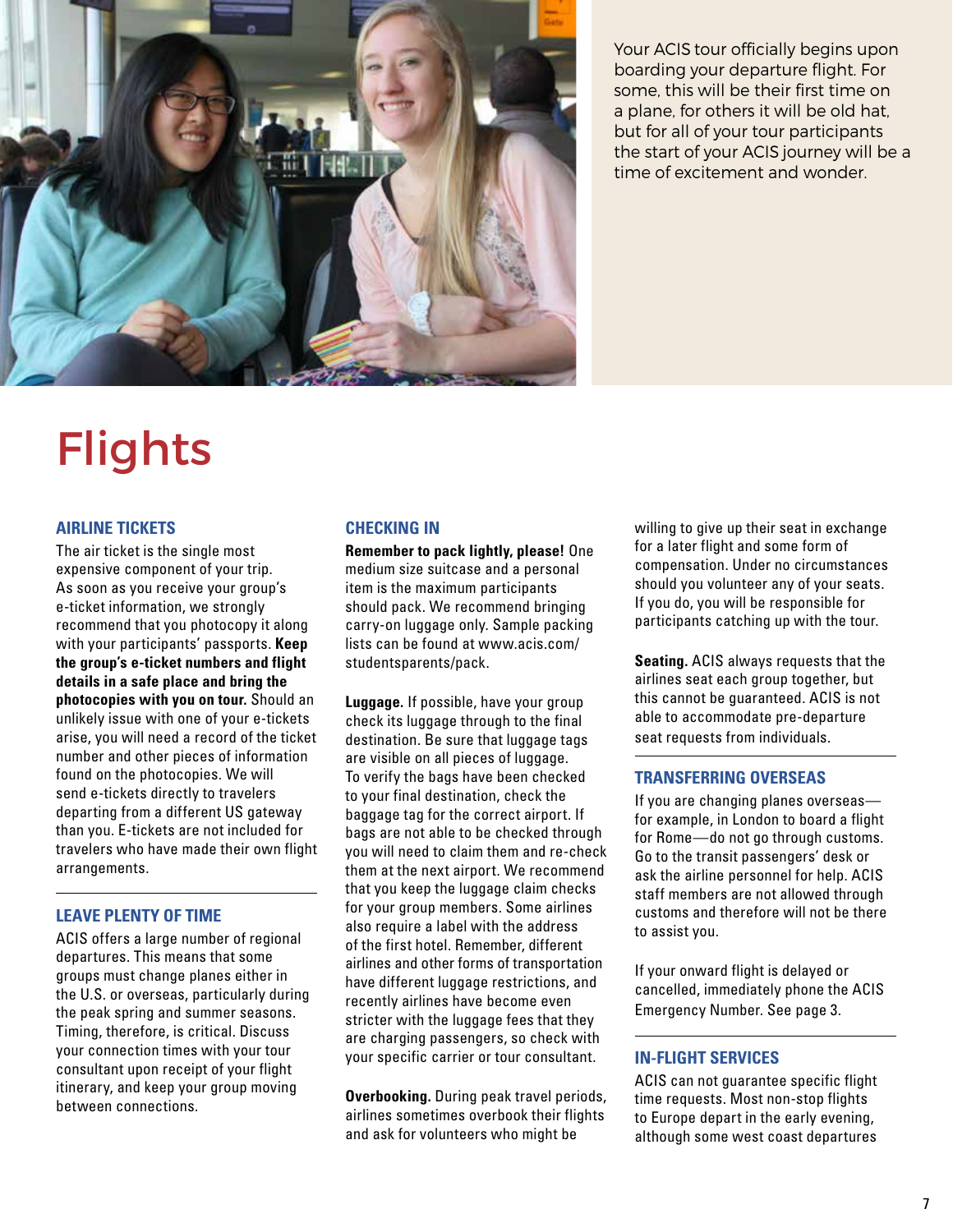might be in the mid-afternoon. Flights to South America, Costa Rica, Mexico and China usually depart in the morning. Domestic flights may provide a snack, and meals are sometimes available for purchase depending on the airline. International flights normally serve dinner and breakfast before landing the next morning. Soft drinks are served at intervals. An optional entertainment package that may include movies, audio entertainment, and headphones is normally available.

#### **SUPERVISION DURING FLIGHTS**

Minors must be accompanied on flights by an adult, except in special circumstances—when a minor is departing from a different U.S. city, for example.

#### **LUGGAGE PROBLEMS**

It is imperative that you report lost or delayed luggage to the airline inside the customs arrival hall, so that you can be issued special tracking numbers. The report should be filed with the airline who brought you to your final destination. In most cases, lost luggage turns up in a day or two. Lost, stolen or delayed luggage is covered under the Ultimate Protection and Comprehensive Protection Plans. If luggage is delayed, and there is a wait before going through customs, send an assistant or adult through customs to inform the tour manager of this delay.

#### **DELAYS OR CANCELLATIONS**

**Outbound flight.** Even the best airlines encounter weather or scheduling delays. If your outbound flight is delayed more than an hour or cancelled, call ACIS at (800) 888-2247. After business hours, call (617) 450-5678 collect. Airlines do not automatically notify ACIS. In the meantime, be sure to keep your group together in the event that another connection or flight is arranged or can be made. If your flight is delayed be sure to coordinate with the airline staff to get your group rebooked. This close to the

departure time of a flight, typically only airport staff has the ability to amend reservations. You should not leave the airport until you have been rebooked on the next available flight. Once you are rebooked, please contact ACIS so that we can notify your tour manager about your new arrival time and rebook your transfer.

**Return flight**. If your return flight is delayed and causes you to miss your connecting flight home, ask the international airline to rebook your connecting flight. Please advise ACIS at (617) 450-5678 if you need us to activate your Emergency Contact List. You will normally be rebooked on the next available flight. If the cause is due to mechanical reasons, a strike or a problem with the flight crew and you have to stay overnight en route, the airline should pay for your hotel and meals. If the cancellation or delay is due to weather, contact ACIS and we'll help secure accommodations. Accommodation expenses are covered under certain conditions by Basic Protection.

### **Success Tips**

- 1) Carefully read the flight itinerary you receive in your Departure Package. Copy the flight numbers and times onto one easily-accessed sheet of paper.
- 2) Check online with your airline 72 hours ahead of time to reconfirm your flight numbers and times.
- 3) Check in 3 hours prior to an international flight and 2 hours before a domestic flight.
- 4) A Note About Visas: Visas may be required, particularly for non-U.S. citizens, for countries through which your group connects via plane, bus, boat or train. Once you've received your full itinerary, including flights, contact the embassy or consulate of every country you will travel through to learn if transit visas are required.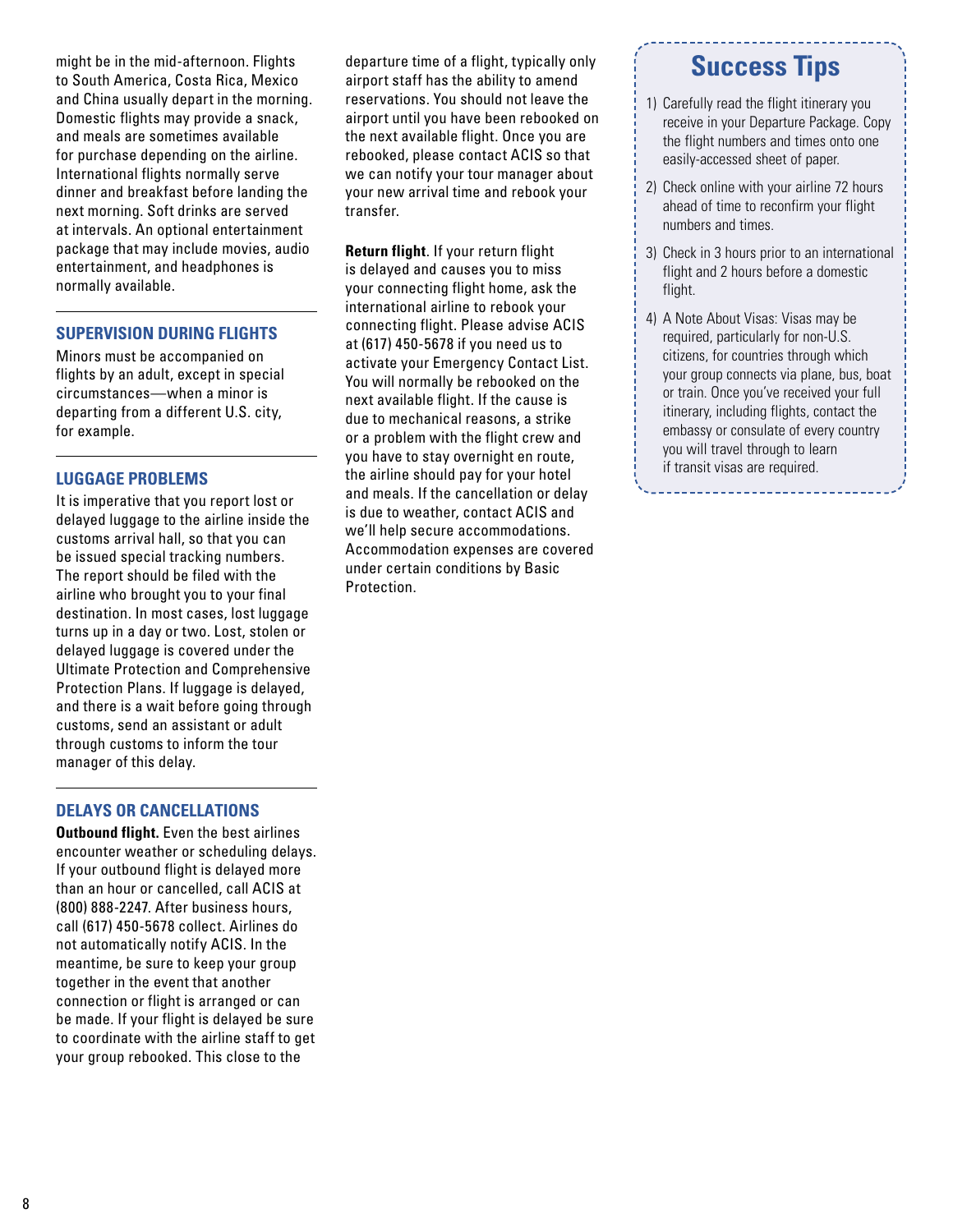## Arrival Day

#### **DIFFERENT ARRIVAL TIMES**

Unless your group is large enough for its own bus, you will be sharing your bus with other groups. These groups might be arriving at different times and your group may need to wait for them so you can transfer to your hotel together. This is especially likely at some airports, such as Frankfurt, Milan, Rome, Shannon or Geneva, where you might have a relatively long drive to your destination city. If for any reason your group is delayed inside customs, be sure that someone from the group continues through customs to alert the tour manager so that he or she can advise the bus driver or other members of your bus group who may be waiting for you.

#### **MEETING YOUR TOUR MANAGER**

In most cases, your ACIS Tour Manager will be waiting for you outside of customs. Sometimes, however, he or she may be busy transferring other members of your bus group and a temporary transit tour manager may escort you into the city. In the unlikely event that you are unable to find your ACIS representative at the airport, proceed to the Information Desk.

#### **CHECK-IN TIME**

Check-out time is normally 11 a.m. or noon, so you cannot usually check into hotels until mid-afternoon. If you arrive in the morning before rooms are ready, you will be able to store your bags and enjoy time to look around the city before obtaining your keys. Once rooms are assigned, participants must never switch rooms without the permission of their group leader and tour manager.

#### **JET LAG**

You and your group may have traveled through many time zones, so bodies will need time to adjust. Your group should eat lightly the first day and get to bed at a reasonable time. It is not

recommended that your group nap in the afternoon. Most participants adjust to the new time zone easily in a day or two.

#### **HOTEL ROOMING**

Please structure different rooming patterns for your group, based on doubles, triples and quads before departure. These patterns will almost always require some adjustment depending on the mix of males and females in the overall bus group. Some members of your group may room with members of other groups. Please prepare your participants for this possibility prior to arrival. All participants should identify with the total bus group and contribute to its success. Separate rooming procedures apply to homestay programs; your tour consultant will discuss this with you prior to departure.

#### **ARRIVAL BRIEFING**

Your tour manager will usually schedule an Arrival Briefing for the first evening of the tour. This is an important meeting that can set the tone for the whole trip. It allows the separate groups to bond together into a complete bus group, and it helps you get to know your tour manager. The meeting is a time for the tour manager to provide practical pointers for traveling in a foreign city as well as outline the following day's schedule. The tour manager will stress the importance of the daily bulletin which he or she will post. It is the responsibility of each participant to consult the bulletin for any changes in daily scheduling that may occur. Depending on the time available, we strongly recommend a preliminary Group Leader Meeting. At that meeting, the tour manager and group leaders should review Student Behavior Guidelines to ensure everyone in authority has the same understanding regarding curfew, alcohol, punctuality and any other issues. See Student Behavior Guidelines on page 12.

#### **MIXED GROUP ETIQUETTE**

Some groups may contain a mixture of high school students, middle school students and adults. To create the most positive chemistry within the overall bus group, it is important that groups representing different ages and backgrounds respect each other. Compromising on matters like playing music or singing on the bus, or the choice of free-time activities with the tour manager, is helpful. It is important to develop this understanding at the very start of the trip.

#### **SAME STANDARD FOR STUDENTS AND ADULTS**

Adults enjoy the same standard of hotel as students, except that adults are provided with double rooms rather than the normal triple rooms since they have paid the double room fee. There is no general upgrade of accommodations or other travel services unless they are traveling on a custom trip that has been specially priced to include upgrades.

### **Success Tips**

- 1) Keep your group moving on arrival day—naps will only prolong jetlag.
- 2) Prepare your group for a possible delayed check-in on arrival day.
- 3) Talk to your group beforehand about respect for others on the bus.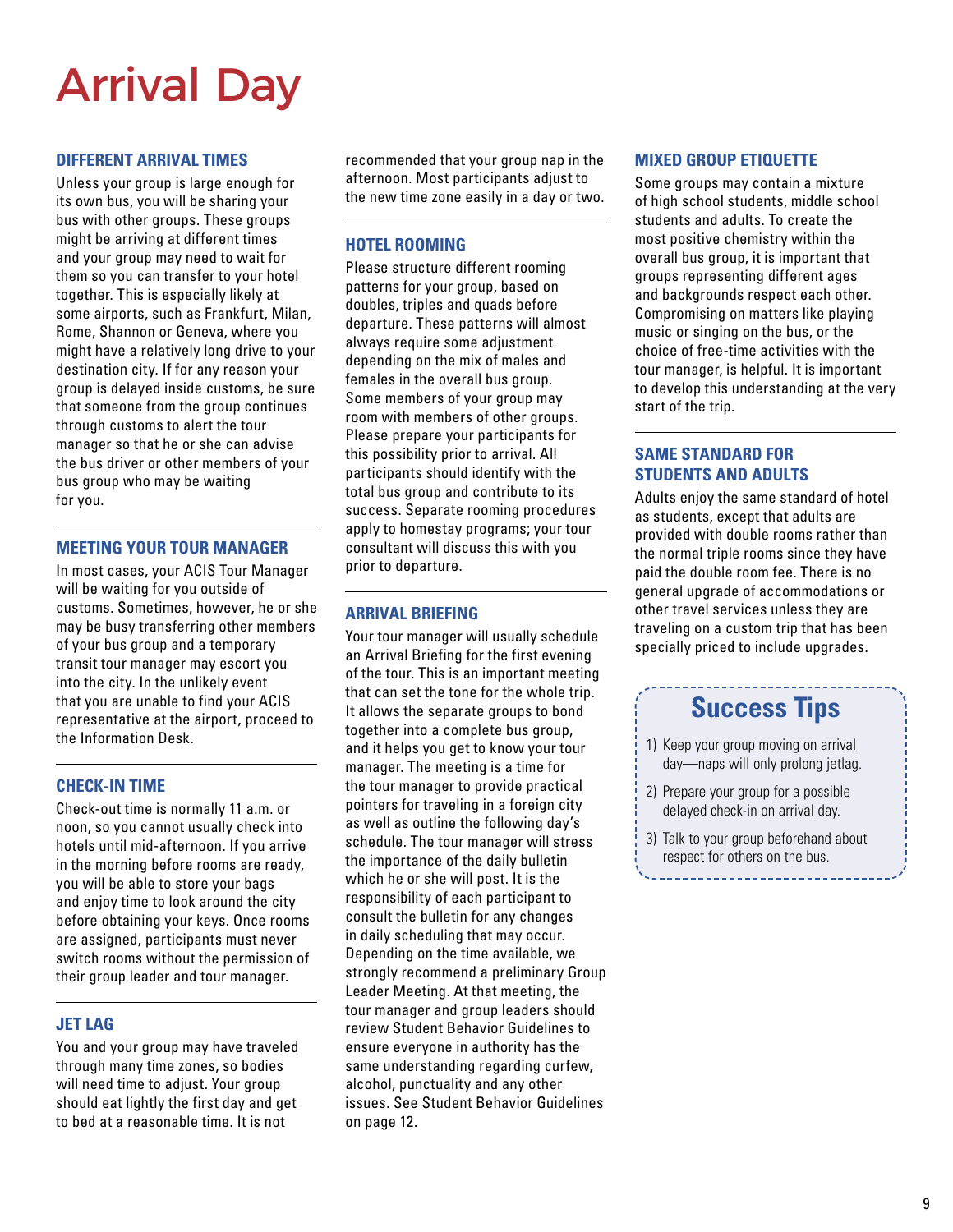

Your time is precious. We help you make the most of it by booking conveniently located hotels near major attractions. ACIS has excellent three- and four-star hotels located near the heart of what you came to see. We are proud of the fact that our accommodations are by far the finest in educational travel.

## Accommodations

#### **ROOMING**

- Participants stay in multiple-bedded rooms, usually with two to four beds depending on destination and tour type.
- During peak travel periods, hotels sometimes add an extra temporary bed to accommodate heavy bookings. ACIS endeavors to prevent this, but cannot guarantee that it will never happen.
- Some hotel rooms in France have a Grand Lit, an over-size double bed, instead of twin beds.
- Depending on the total make-up of your bus group, your participants may be sharing a room with participants from the other groups traveling with you.
- ACIS makes every effort to keep groups together within the hotel. However, during peak travel times groups may not always be on the same floor or section of the hotel.
- Those who have paid the double room surcharge (including all adults) stay in double rooms in hotels. Adults are not charged for or provided with double occupancy on overnight trains and ferries.
- Group leaders are guaranteed the comfort and privacy of a single room when they lead at least six paying participants. You may, of

course, choose to share a room with a companion. In the unlikely event that a single room is not available, ACIS will reimburse the group leader \$20 per hotel night. Eligibility for the single room is based on the standard 1:6 prorate and is not transferable.

• If your trip includes an overnight train or a cruise, please speak to your tour consultant for complete rooming information.

#### **MEALS**

- You will enjoy fine quality meals en route, mixing both familiar and unfamiliar cuisines. Encourage your group to keep an open mind and be willing to sample everything.
- Most days, you will be served a continental breakfast that includes a variety of fresh rolls, cereal, pastry, butter and jam, coffee, tea or hot chocolate. In Australia and China you will be served an American-style hot buffet breakfast. On trips to the Americas you may be served the traditional rice and beans. In some hotels in Britain, eggs or other items may be included. In Europe, the larger hotels sometimes serve eggs and other American-style breakfast items for an extra charge.
- On most ACIS trips, lunches are not included. Exceptions are on full-day excursions on certain programs where lunch might be provided instead of or in addition to dinner.
- On most tours beverages at dinner are not included. Beverages are included on tours to China, Costa Rica, Peru and occasionally other destinations. Your waiter may put soft drinks or mineral water on the table without being asked. Be aware that your group members will be charged for any beverages consumed.
- You never need to tip waiters at meals provided by ACIS.
- Although ACIS will try to accommodate special meal needs including kosher, vegetarian and low salt, we cannot guarantee all requests.
- ACIS restaurants are carefully selected and continually monitored. We renew our contracts with restaurants each year only after reviewing our group leader evaluations. Nevertheless, we want to be informed immediately when a restaurant fails to measure up to your expectations or the normal ACIS standards. If your restaurant is unsatisfactory, pass the ACIS Red Card to your tour manager so that the information can be relayed to the nearest ACIS area office.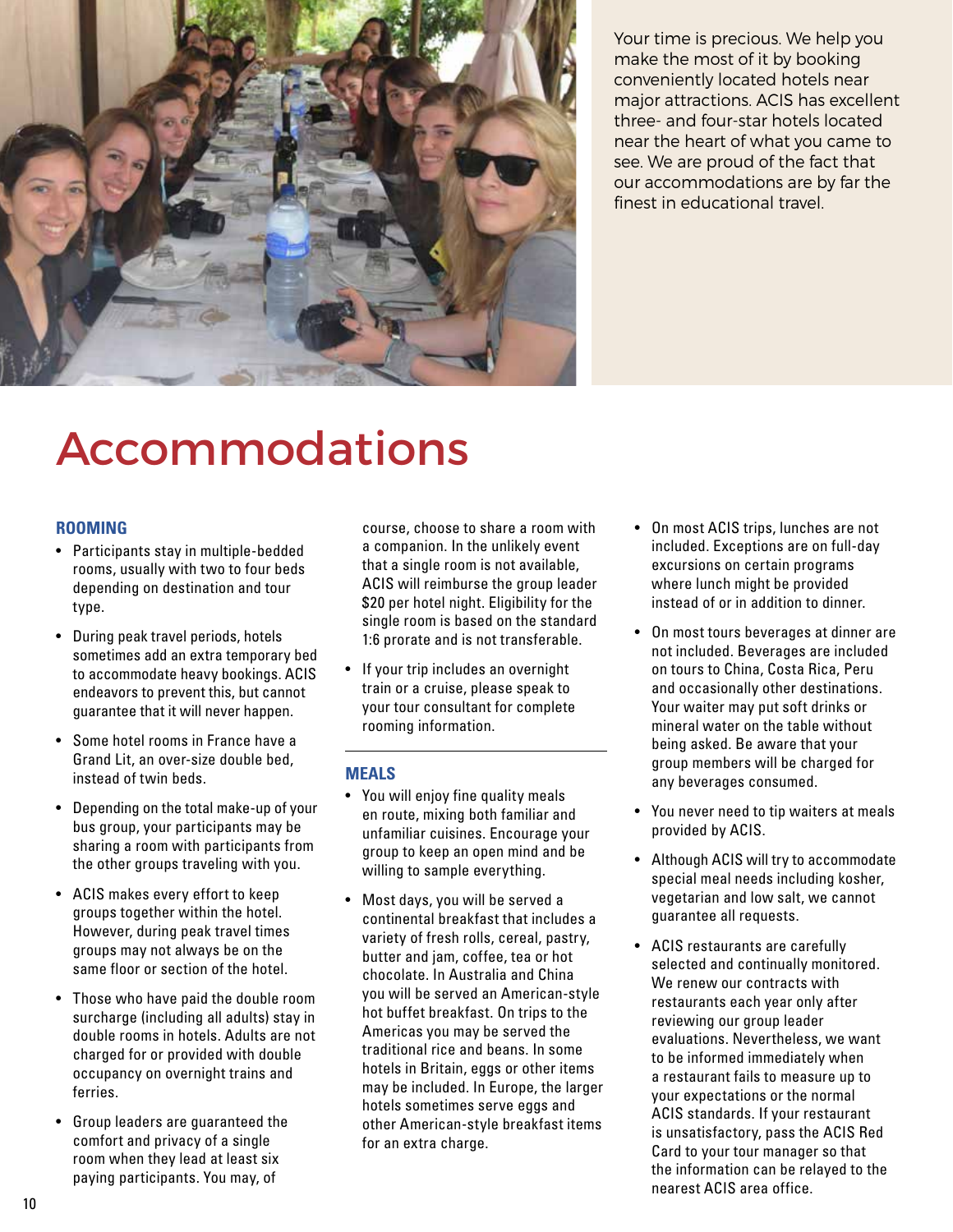

#### **HIGH-SEASON CONTINGENCIES**

The travel year is seasonal. Spring and summer, when most people travel, can bring certain pressures. European and U.S. vacation times often coincide, which can produce overcrowding. Last minute changes sometimes need to be made as a result. As long as your group understands this, even these experiences will emerge in a positive light. Your participants will likely not be upset if you are not.

#### **Overbooking and Different Hotels.**

During busy periods, such as Easter, a hotel might occasionally be overbooked and your group accommodated at a nearby hotel of a similar standard. Mail and messages will be picked up by your tour manager. In very rare instances, your group may be divided between neighboring hotels. The ACIS Emergency Contact List will be activated if there are changes for your group.

**Different Floors.** Your tour manager will make every effort to keep your group together. During peak periods, your group may not always be on the same floor or section of the hotel, especially if your group is large.

#### **HOTEL RULES**

The behavior of your participants will directly impact our ability to continue working with quality hotels. Many hotels in Europe that would be ideal for ACIS groups have had a bad experience with other educational travel groups and will

subsequently no longer accommodate any. Only with your help can we avoid this happening with our hotels. We urge you to help us maintain the exceptionally high standards for which ACIS is known.

Most ACIS hotels are of superior quality and accept reservations for both our groups and business clients. Your help in maintaining good relationships with our hotels is essential to preserving ACIS quality.

- Students are responsible for any damage. When damage is reported, ACIS will do its best to investigate but will ultimately consider the hotel's report to be definitive. We inspect our hotels regularly, know the management well and are confident of their integrity.
- Students must pay for phone calls and items taken from the room mini-fridge prior to departure. No alcohol may be consumed from the mini-fridge.
- Picking up "souvenir" towels or any other item from the rooms is absolutely forbidden. Participants will be required to pay for any stolen items.
- Students must be considerate of other guests. Noise after 10 p.m. and running or shouting in hallways at any time is prohibited.
- Clothing may not be washed in the rooms.
- Students may not go barefoot or shirtless anywhere in the hotel outside their rooms.
- Never leave money lying out in the open in your hotel room. Keep your money, passport and other valuables in a hotel safe when available.
- Your tour manager will pass along any specific information about the hotel for example, if it has a dress code for dinner.
- As an ACIS representative, your tour manager is charged with helping to maintain a positive relationship between ACIS and the hotel. Please help the tour manager by ensuring the full cooperation of your group.

#### **RECOURSE: ACIS RED CARD**

In spite of the extraordinary efforts we make to keep hotels up to ACIS standards, if you should ever find yourself in a hotel that does not measure up to our standards or your expectations, we want to know about it immediately. Use the ACIS Red Card in your Departure Package. Fill it out and hand it to your tour manager on the spot.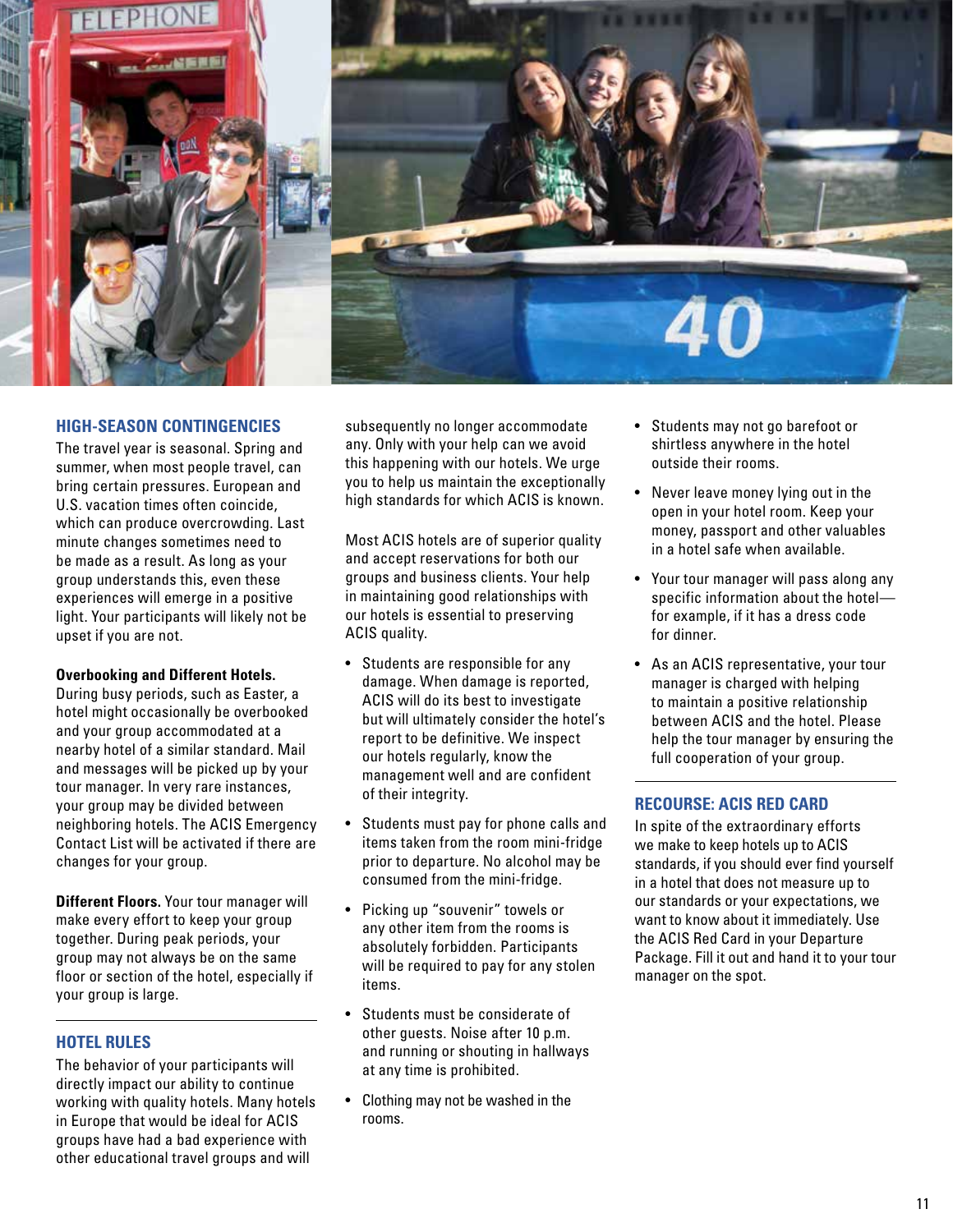

ACIS participants are directed to the following Student Behavior Guidelines online prior to departure. It is important that your participants adhere to these guidelines so they may have a safe time on tour. As group leader, you are responsible for disciplining participants who disobey the rules.

## Student Behavior Guidelines

#### **BEHAVIOR GUIDELINES**

- 1. **Alcohol.** In some countries, it is customary to have beer or wine with meals. Students under 21 must obtain their parents' or legal guardians' written permission to sample beer or wine at mealtime. Sampling is limited to one glass of beer or wine at dinner, and a group leader must be present. Some group leaders and schools may not permit drinking of wine or beer for students under 21; in all cases, you will be subject to the wishes of your group leader, parents and school. Students may not drink liquor or spirits under any circumstances.
- 2. **Visiting Friends or Relatives.** If such visits involve temporarily leaving the program, you will need a letter of permission from your parents or legal guardians. The letter must be given to your group leader before departure and a copy must be sent to ACIS. Guests or friends may not under any circumstances ride on the ACIS bus with you or spend the night in your hotel room.
- 3. **Attendance at Meals.** You are expected to be with your group at breakfast and dinner, unless special permission has been obtained from your group leader.
- 4. **Weapons** such as knives, firearms or firecrackers may not be carried or bought by students.
- 5. **Drugs.** Possession or use of illegal substances is absolutely forbidden and will result in dismissal from the group and a return home at the parents' or guardians' expense.
- 6. **Motor Vehicles** of any kind may not be rented or driven by students.
- 7. **Curfew.** A general midnight curfew applies to all ACIS trips. Unless there is a teacher-supervised activity running past midnight, you must be in your hotel room from midnight until the next morning. Respect other hotel guests by keeping noise to a minimum after 10 p.m. Different curfew restrictions may apply on homestay programs. You are expected to respect the wishes of your homestay family.
- 8. **Gambling** of any form is not permitted.
- 9. **Sexual Misconduct.** You may be sent home at your parents' or guardians' expense for inappropriate sexual conduct.
- 10.**Hotel/Bus Behavior Guidelines.** Be especially careful with your room and your bus. You will be held personally responsible for any damage you cause, and you will not be allowed to leave the hotel until the damage is paid for. When an ACIS hotel reports damage to a room, ACIS will investigate as best it can but will ultimately consider the hotel's report to be definitive.
- You will be responsible for phone calls made from your room and any extra hotel expenses (for example, items from a room mini-fridge). Under no circumstances may you consume alcoholic beverages from the minifridge.
- Stealing towels or other items as souvenirs is forbidden. Participants will be required to pay for any stolen items.
- You may not go barefoot or shirtless anywhere in the hotel outside your room.
- Show consideration to others. You cannot expect English to be spoken by hotel staff. Learn a few courtesy phrases of the local language; it will go a long way. Absolutely no running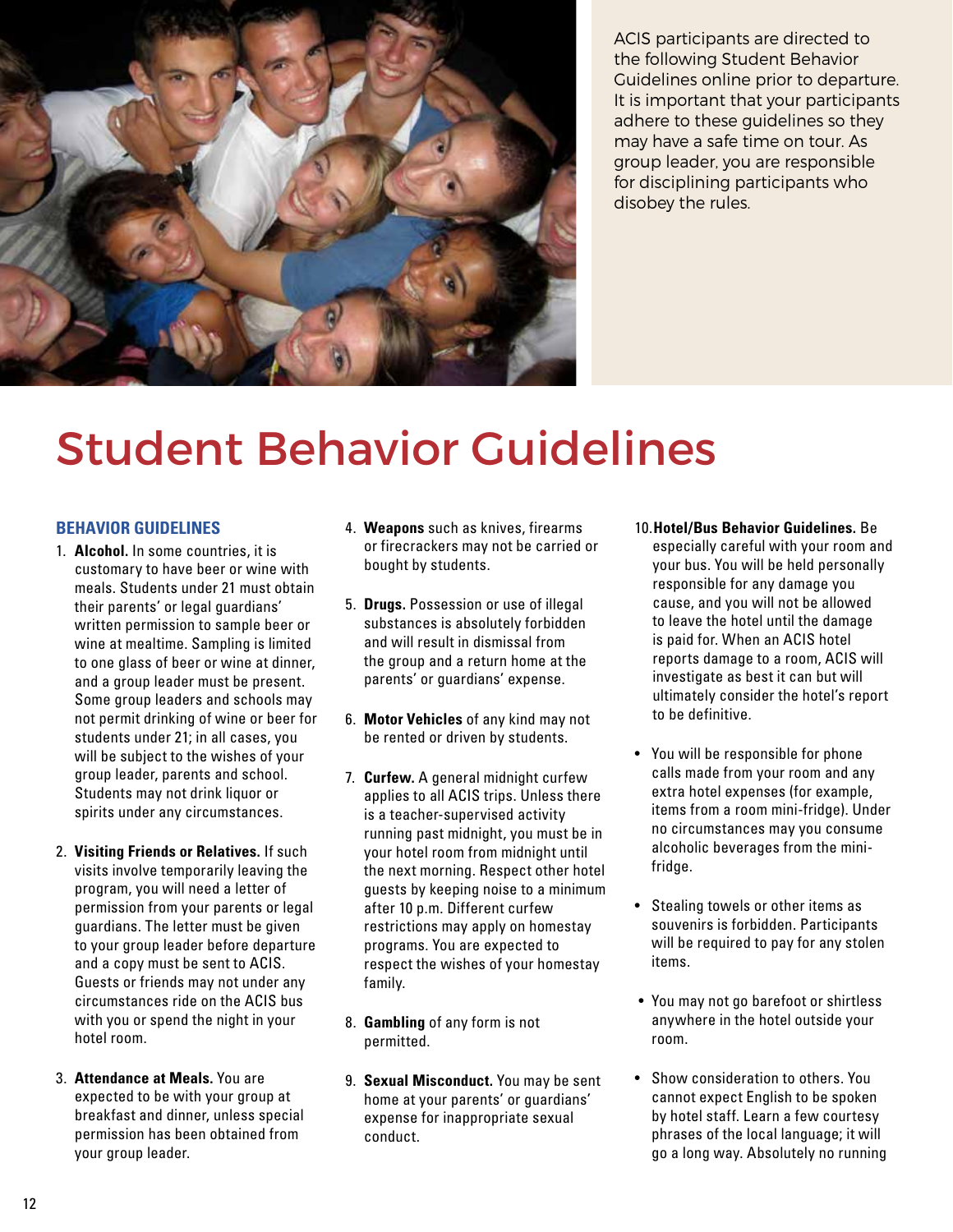

in the hallways or shouting down the hallways is allowed at any time, day or night.

- Do not wash clothing in the rooms. You will be charged for any water stains. Self-service laundromats are very common in Europe. Your hotel concierge will tell you where to find the nearest one.
- Never leave money lying out in the open in your hotel room. Keep your money, passport and other valuables in a hotel safe when available. ACIS is not responsible for items lost or stolen in hotels.
- Show respect to your tour manager and local guides. Do not use headphones or electronic games during commentary.
- 11.**Included Group Activities** require your participation. These include sightseeing and local excursions, which are among the very reasons for your taking an ACIS trip!
- 12.**Free Time Periods**. Even when no organized group activities are scheduled and you are on your own, your group leader must know where you are, when you will return and who is with you. You must be in groups of three or four when you are not with your group leader. Students are never to go off on their own. Be sure to carry the name, address and phone number of your hotel or

homestay family with you at all times. Disco visits must be arranged by your group leader, and you are not allowed to enter any disco without him or her. You are expected to be mindful of your own safety and well-being at all times. Take caution in whatever you do or wherever you go, especially in unfamiliar areas.

- 13. **Respect for Local Culture**. The local people you meet are not "tourist attractions." This is their city, their home; remember to act like a guest. Monuments are made for admiring; please do not climb on them. Toss gum wrappers in public wastebaskets (or put them in your pocket). Behave in cathedrals or royal residences the way you would want visitors to behave at the White House or the Vietnam Memorial.
- 14.**Dress.** Your attire is an important way of showing respect for your host culture. Particularly in the Cathedrals of Italy and Spain, and Temples in Asia, you will not be allowed entrance wearing shorts or skirts above the knee, sleeveless blouses or T-shirts, no matter how hot it is. Keep your attire neat. Many interpret a neat appearance as a sign of respect.
- 15.**Adaptability**. You should be courteous and congenial at all times, even when encountering things you don't like. Since the time of Marco Polo, travel has involved certain inconveniences. Places may get crowded, traffic may be busy, buses may be delayed.

Pack tolerance and a sense of humor in your suitcase!

#### **DISCIPLINE**

- A participant's first violation of the behavior guidelines requires a meeting with the group leader and tour manager. A restriction will be imposed and if necessary a phone call will be made at this time to the participant's parents or guardians.
- For continued violations, a phone call will be made to the participant's parents or guardians.
- If a serious violation such as drinking hard liquor, drinking wine or beer without a group leader present, sexual misconduct, or absence after curfew occurs, the nearest ACIS office will be contacted and a phone call made to the participant's parents or guardians. At this time the group leader and ACIS staff will decide whether to send the participant home at his or her expense. Only ACIS can make the final decision to send a participant home.
- For continued serious violations such as drunkenness, drugs, overnight absence, and sexual misconduct, the group leader and ACIS office will make a decision about sending the student home at his or her expense. Once decided, every effort will be made to contact the parents, guardians or near relatives (if the parents or guardians are away).